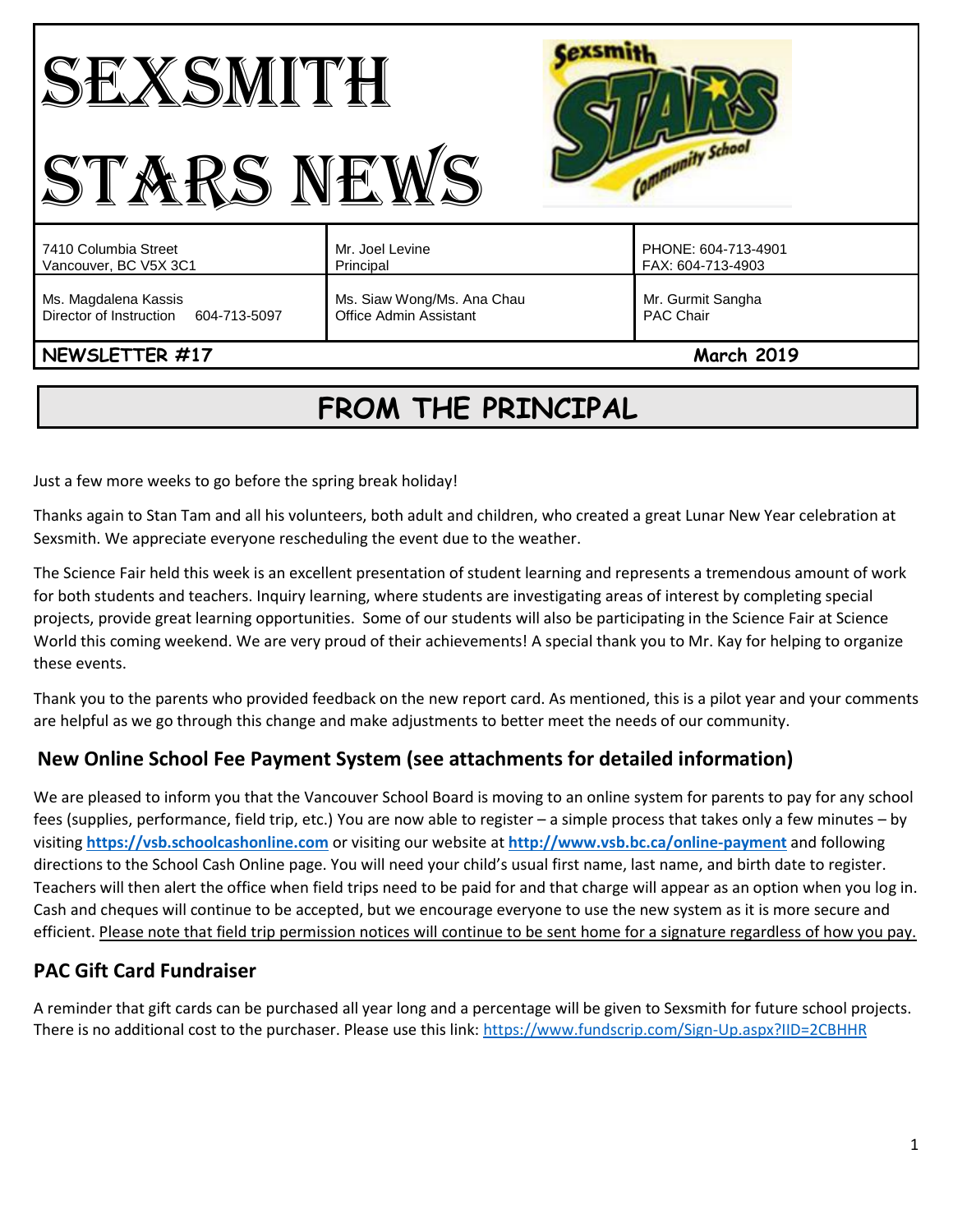# **School Closure for Snow and other Emergencies**

Information regarding school closures in the event of snow, or other emergency situations, will be provided to the following radio and television stations by 6:00 a.m. on the morning of the closure. (School closure information is also available online at [http://www.vsb.bc.ca/severe-weather.](http://www.vsb.bc.ca/severe-weather))

CBC (690 AM or 105.7 FM), CKNW (980 AM), CKWX (NEWS 1130 AM),

FAIRCHILD Radio (CJVB AM 1470/CKHG FM 96.1), BCTV (Global) (cable channel 11), CITY TV (cable channel 13)

### **Spring Afterschool Programs at Sexsmith**

#### **Elementary Drawing Class -**

Gr. 1-6 \$148 April 18 - June 6 (8 weeks) Thursdays, 3:05-4:15pm Library

The season of spring gives our artists new inspiration and lessons like the Bee Graphic and historical Model T. Every child will draw their lesson in detail and learn new techniques like how to add a little whimsy to our version of Aladdin's Lamp and some adorable Baby Dragons. Creativity, imagination and whole brain learning are all happening every week. Sign up today! All NEW Lessons Every Session!

Young Rembrandts – Educational art classes, lessons, and drawing programs for kids in Metro Vancouver, British Columbia. Call 604-448-8883[.www.youngrembrandts.com](http://www.youngrembrandts.com/)

#### **Moresports Multisport: Gr. K-1**

April 26 – June 21: 8 sessions (No session May 17) Fridays 3-4PM

Freeze tag, Dodgeball, 4-corner soccer, Parachute & more! Come along to your elementary school gymnasium Fridays after school for an hour of active fun with your friends. Moresports Multisport focuses on developing your fundamental movement skills, team-building, and having fun. Participants are to meet in your elementary school gym at 3:00pm. Please come prepared with appropriate active wear, and bring a water bottle and a snack.

#### **Moresports Dodgeball & Handball: Gr. 5-7**

#### April 26 – June 21: 8 sessions (No session May 17) Fridays 4-5PM

Do you love to play Dodgeball or Handball?! Moresports Dodgeball & Handball is offered to grades 5-7 of any skill level. Join with your friends afterschool and improve your fundamental throwing skills. Focus will be on training agility, learning the official rules of BC dodgeball and having fun! Participants are to meet in the elementary school gym at 4:00pm. Please wear appropriate footwear, and bring a water bottle.

**\*NEW\* Registration opens online and through the phone with Marpole-Oakridge CC on Thursday, April 4th**. A few spots will be held for in-person registration on Thursday, April 11<sup>th</sup> from 8:30-9:30am at the school front office.

#### **Ongoing Pick Up and Drop off Concerns**

- **1. Some parents continue to utilize our parking lot to drop off and pick up students during the busy times of 9:00 and 3:00. The actions of these few parents creates an unsafe situation as there is limited space for cars to turn around and an increase in students in the area. Please do not go past the roundabout and do not park in the limited spots we have available for school staff.**
- **2. We have had several complaints from parents that cars are stopping on 59th and blocking traffic as they drop off their child as well as having their child cross between cars. Children must not be crossing the road in the middle of**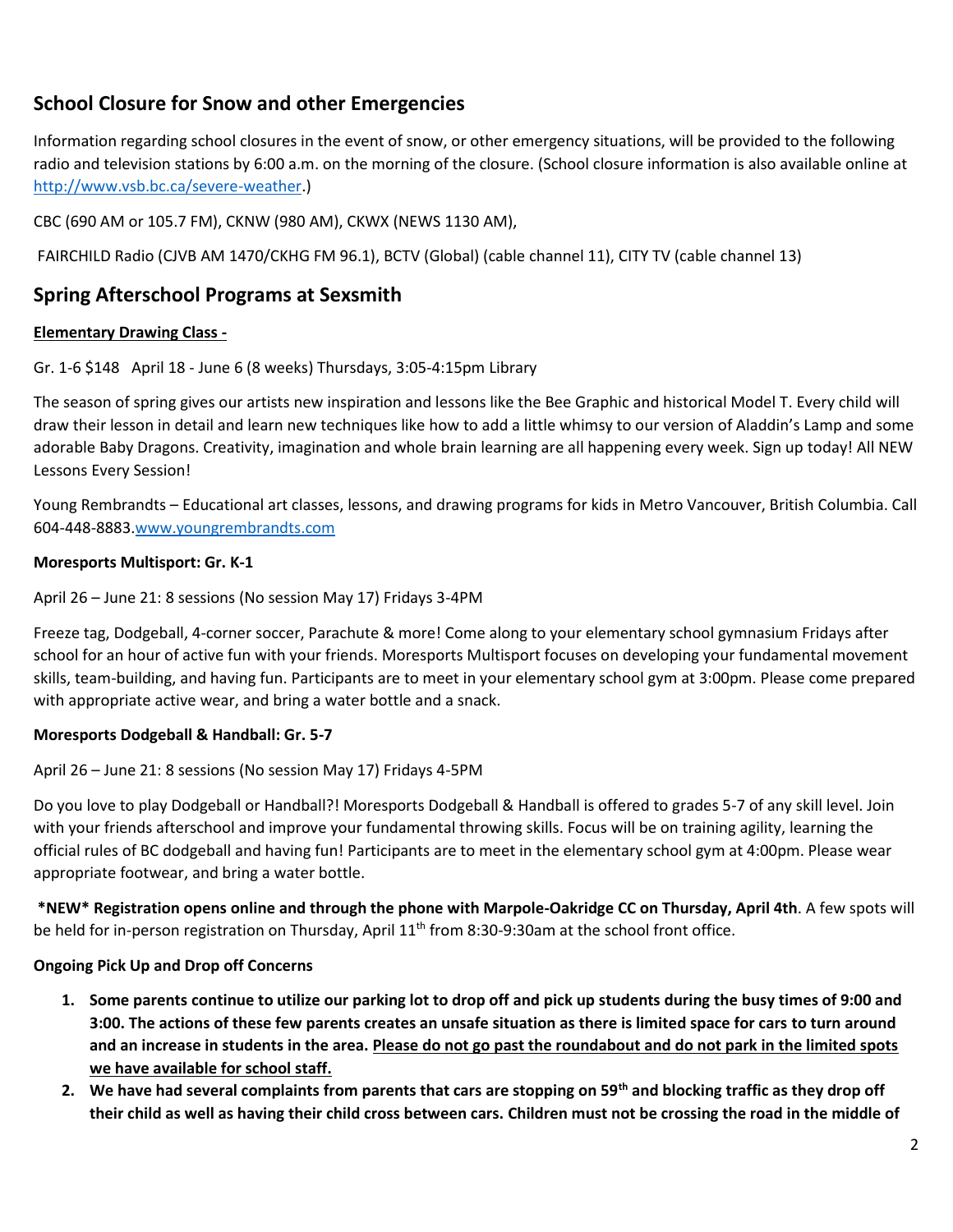**the street. Please remember to go slow and respect traffic and parking rules at all times, particularly when dropping off and picking up students.** 

**3. Our upper west side doors are locked for security reasons. Please do not knock on the door during class time to be let in. If you arrive late, you will need to go around to the doors closest to the office to enter the school.** 

## **PAC News**

The PAC meeting was held on Thursday, February  $7<sup>th</sup>$  at 6:30pm. Several parents attended. Minutes will be posted on the "Families" tab of the school website under "Parent Advisory Council". The next meeting is on **Thursday, March 7 th** at 6:30pm in the library. All parents are welcome to attend**.** If you would like to contact PAC or volunteer to help out with a program, please emai[l sexsmithvolunteers@gmail.com.](mailto:sexsmithvolunteers@gmail.com)

# **Ready Set Learn at Sexsmith Friday March 8 @ 11:00am in the gym**

If you are 3 OR 4 years old, we would like to invite you to a special concert with singer Will Stroet. This concert is part of our Ready Set Learn activities planned for this year. Your child will have the chance to come and spend some time in the school with some of our primary students. The concert will last approximately 45 minutes.

Information from the Vancouver Public Library will also be made available for parents/guardians.

Hope to see you there. For more information about the artist you can visit[: https://www.willsjams.com/live-shows.](https://www.willsjams.com/live-shows)

Please RSVP by contacting the office at 604 713-4901 or email [studentrecordssexsmith@vsb.bc.ca.](mailto:studentrecordssexsmith@vsb.bc.ca)

## **NEW SPRING SESSION FOR VANCOUVER CHESS SCHOOL @ SEXSMITH!**

This comprehensive and progressive program allows students to learn how to play chess in the optimal manner by gradually increasing complexity. Within 1.5 class hour we will teach our students different chess concepts, solve a large variety of tactical exercises, play practice games and tournaments. In addition, our students can use a wide range of our own unique on-line resources and software for homework, class material and games.

|                         | <b>Why Chess?</b>                                               | <b>Program Dates</b>                                                |
|-------------------------|-----------------------------------------------------------------|---------------------------------------------------------------------|
|                         | • Exercise both sides of your<br>brain                          | 11 Wednesdays, April 10 - June<br>19 <sup>th</sup> . Join any time! |
|                         | $\bullet$ Enhance academic skills of<br>reading and mathematics | Time: $3 \text{ pm} - 4:30 \text{ pm}$                              |
|                         |                                                                 | Room: Library                                                       |
|                         | • Improve your memory                                           |                                                                     |
|                         | and concentration                                               | Program Fees: \$15 per class                                        |
|                         | Boost your creativity and                                       | paid in full upon registration                                      |
|                         | problem-solving skills                                          | Registration                                                        |
| <b>Before&amp;After</b> | • Develop long term planning                                    | Register online at                                                  |
| <b>School Chess</b>     | and foresight                                                   | http://www.vanchess.ca/group                                        |
|                         |                                                                 | s->Vancouver->Chess in                                              |
| Program                 | • Foster critical thinking and life                             | Schools -> J.W. Sexsmith ES                                         |
|                         | skills                                                          |                                                                     |